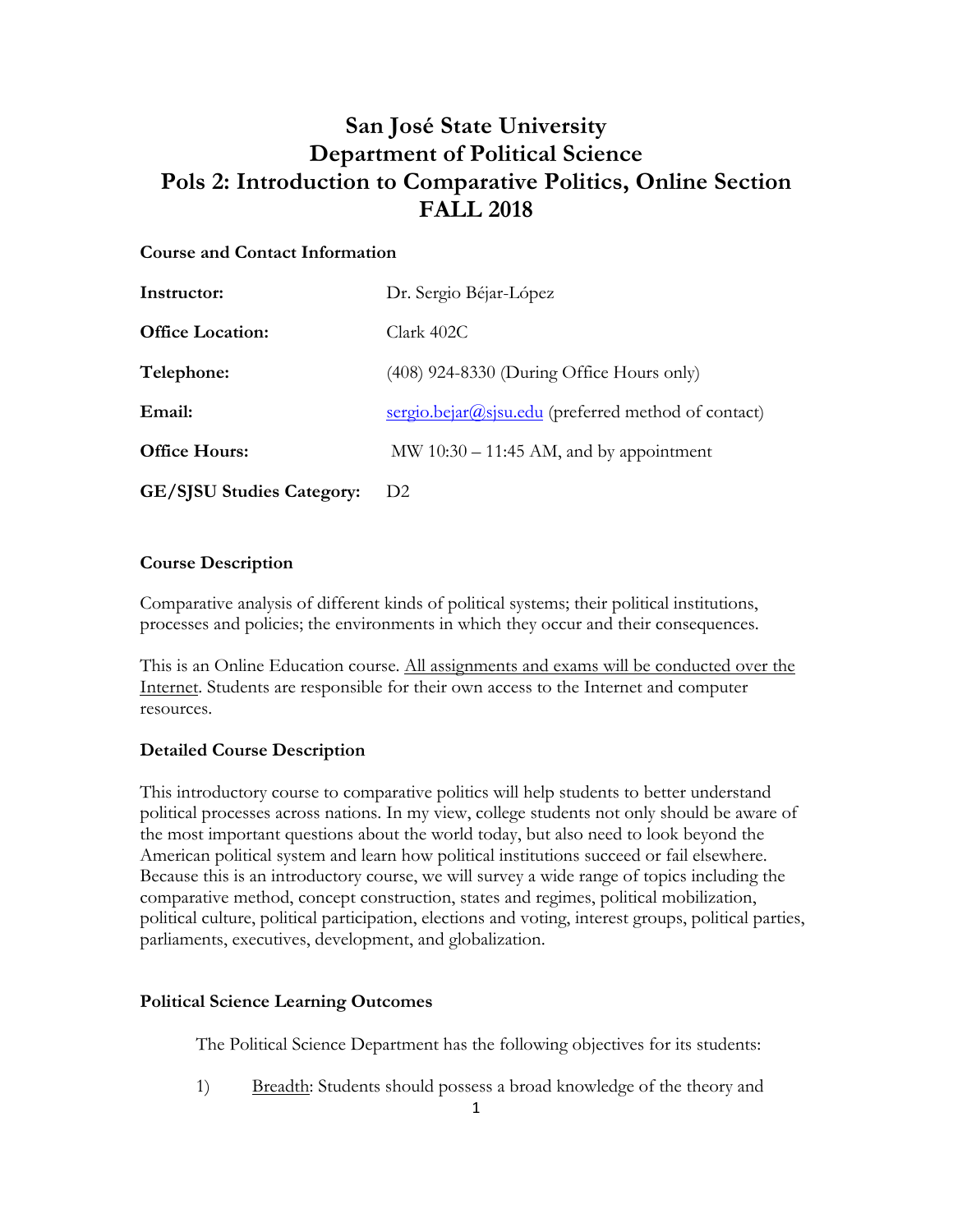methods of the various branches of the discipline.

- 2) Application: Students should be able to apply a variety of techniques to identify, understand, and analyze domestic and international political issues and organizations.
- 3) Disciplinary methods: Students should be able to formulate research questions, engage in systematic literature searches using primary and secondary sources, have competence in systematic data gathering using library sources, government documents, and data available through electronic sources, should be able to evaluate research studies, and should be able to critically analyze and interpret influential political texts.
- 4) Communication Skills: Students should master basic competencies in oral and written communication skills and be able to apply these skills in the context of political science. This means communicating effectively about politics and/or public administration, public policy, and law.
- 5) Citizenship: Students should acquire an understanding of the role of the citizen in local, state, national, and global contexts and appreciate the importance of lifelong participation in political processes.

### **GE Learning Outcomes (GELO)**

This class satisfies the D2 general education requirement (Comparative Systems, Cultures and Environments). Upon successful completion of this course, students will be able to:

- 1) Place contemporary developments in cultural, historical, environmental and spatial contexts;
- 2) Identify the dynamics of ethnic, cultural, gender/sexual, age-based, class, regional, national, transnational, and global identities and the similarities, differences, linkages, and interactions between them;
- 3) Evaluate social science information, draw on different points of view, and formulate applications to appropriate to contemporary social issues;
- 4) Compare and contrast two or more ethnic groups, cultures, regions, nations, or social systems.

Students will satisfy these requirements through a combination of threaded discussions, online quizzes, and exams.

### **Required Texts**

### 1) David Samuels, Comparative Politics, Second Edition, Pearson, 2018

You can purchase the required textbook either at the SJSU bookstore or online.

The rest of the assigned readings will be available on Canvas.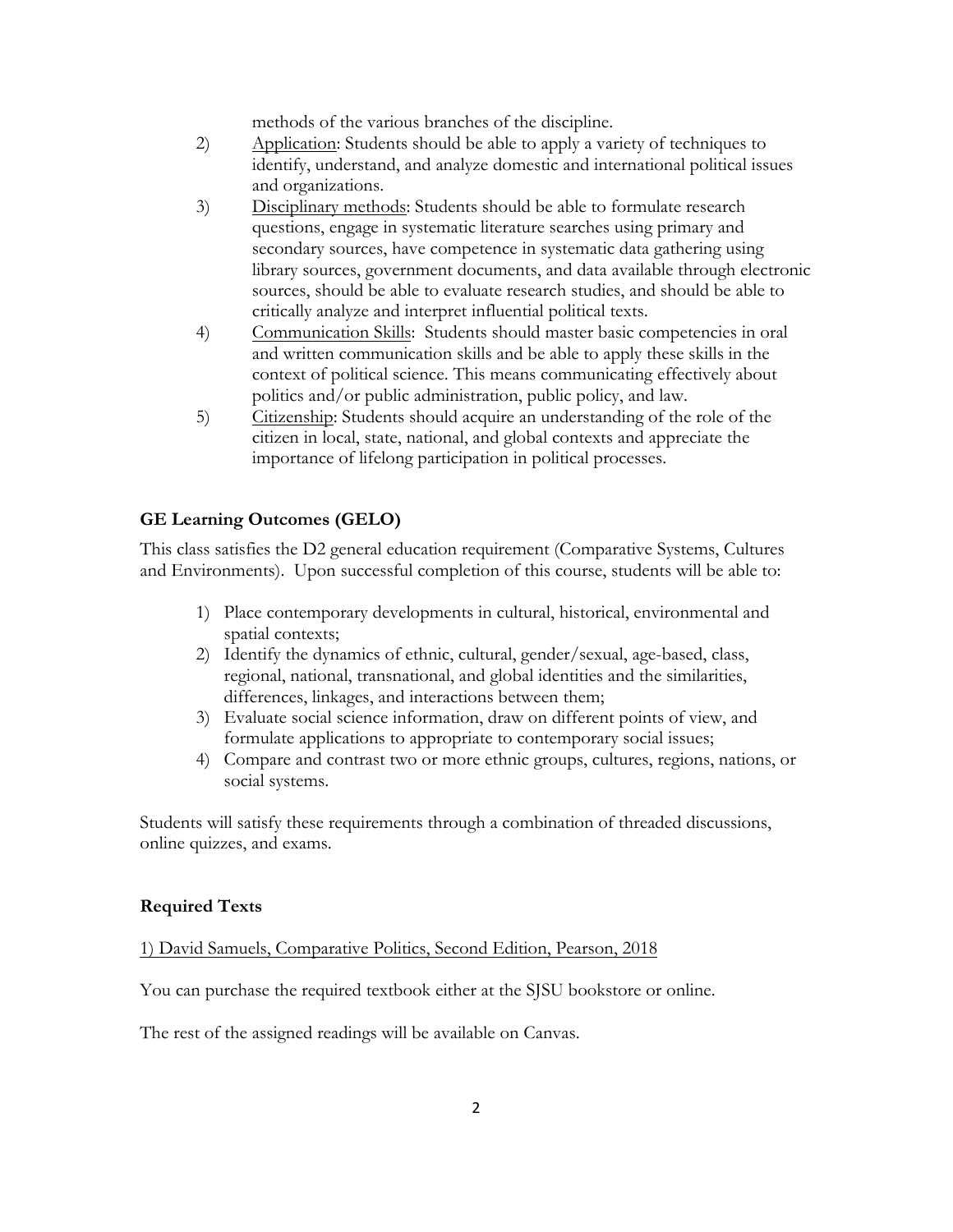### **Expectations & Course Activities**

Success in this class will depend upon your ability to: (1) think critically; (2) read and write University-level English prose; (3) master important facts about the history and politics of various countries; (4) work both independently and collaboratively in a group setting.

I expect students to:

- read this syllabus carefully,
- check your email each day,
- log on to the class web site a minimum of four times each week,

• read all of the assigned materials; recommended readings are for enrichment learning and are not assigned,

- submit all Threaded Discussion postings on or before deadline,
- submit the online quizzes, and
- complete two midterm exams and one final exam.

If you anticipate an unavoidable absence from class, please email me and request alternative assignments. Otherwise, I will penalize late assignments. In any case, please do not enroll in an online course if you know that you are going to be away from your Internet access for more than 5 or 6 days during the length of the course.

Please note that students are responsible for their own Internet access and computing resources. A loss of connectivity is not an excuse for late assignments. Some Internet service providers (ISPs), such as America Online, are notorious for inferior, unreliable service. In previous semesters, students have lost Internet connectivity in the middle of exams. Students who wait until the last possible moment to submit an assignment also run the risk of an unanticipated service disruption that prevents timely submission.

#### **Course Requirements**

Grades in the course will be based on the following items:

- 1. 2 Midterm exams (20% each)
- 2. 1 Final exam (25%)
- 3. Quizzes (20%)
- 4. Participation in discussion boards (15%)

#### **Two Midterm Exams (20% each)**

The date of the exams will be announced ahead of time.

#### **Cumulative Final Exam (25%)**

The cumulative final exam will take place during the final exams week.

### **Quizzes (20%)**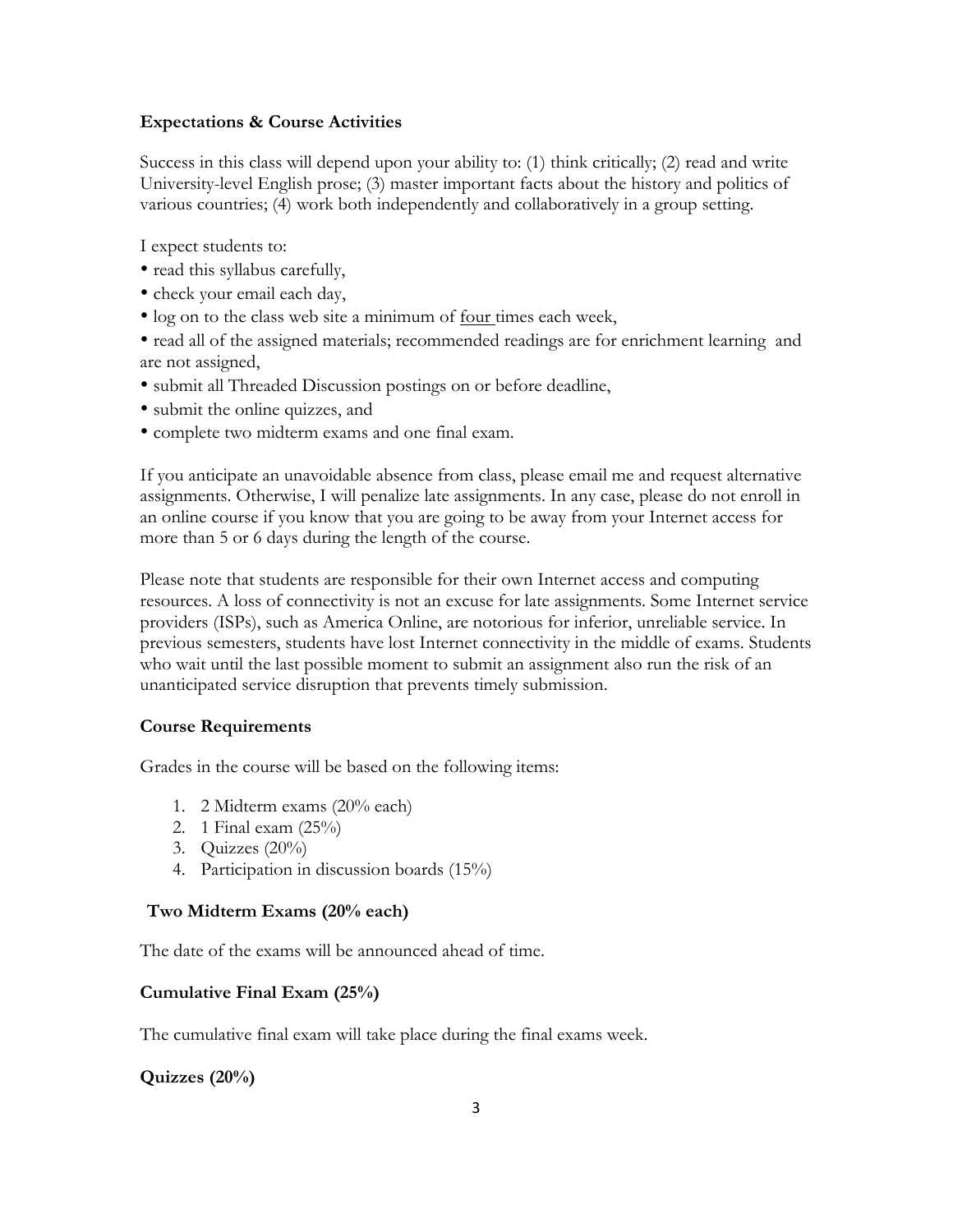You will take a number of multiple choice quizzes with questions from the modules' readings. These are "open book" quizzes. Your quiz scores will be penalized by one point for each minute you take over the fifteen-minute maximum. These are "open book" quizzes. You may only take each quiz one time. Availability of quizzes will be posted on CANVAS.

#### **Threaded Discussion (15%)**

Because of the nature of this course, I have found that punctual postings and responses are critical to both the success of the course and the success of individual students. It is impossible for me to read and respond to several hundred messages and assignments in the last week of class. Therefore I have created a grading policy that rewards both the quality and timeliness of your responses and assignments.

Your postings should be well written and clearly address the issues being discussed. I expect each writing assignment to have: (1) A clear introduction that addresses directly the question posed by the instructor; (2) A body of factual examples that support your thesis; these examples may be drawn from either the assigned readings or footnoted sources researched independently by the student; (3) Appropriate source citations; plagiarized threads will be penalized. (4) A succinct concluding paragraph. Your responses must be posted each **Thursday** by **noon PST**. Late posts will receive a "0".

If I have some concerns or comments about your thread, I will post a response. My comments are intended to help you improve your threads. If you respond to my comments, you may earn additional points. In order to earn a perfect score, you generally have to post an excellent thread the first time around and by the assigned deadline. In addition, you must respond to the threads of at least two other students by the following **Monday** at noon **PST**.

#### **Grading and Written Work Policies**

 $A+ = 97-100\%$ ;  $A = 93-96.9\%$ ;  $A- = 90-92.9\%$  $B+ = 87-89.9\%$ ;  $B = 83-86.9\%$ ;  $B = 80-82.9\%$  $C_{+}$  = 77-79.9%;  $C_{-}$  73-76.9%;  $C_{-}$  = 70-72.9%  $D+ = 67-69.9\%; D = 63-66.9\%; D = 60-62.9\%$  $F = 59.99\% - 0\%$ 

#### **Policy on Submitting Written Work in this Course**

I expect my students to submit written work that fits the grammatical, stylistic and citation expectations for college-level work in English. All written assignments in this course are therefore graded in two ways: both in terms of content (information in terms of logic, quality of evidence, etc.) and in terms of writing. If you are at all uncomfortable with writing at the college level, you need to take steps to rectify this.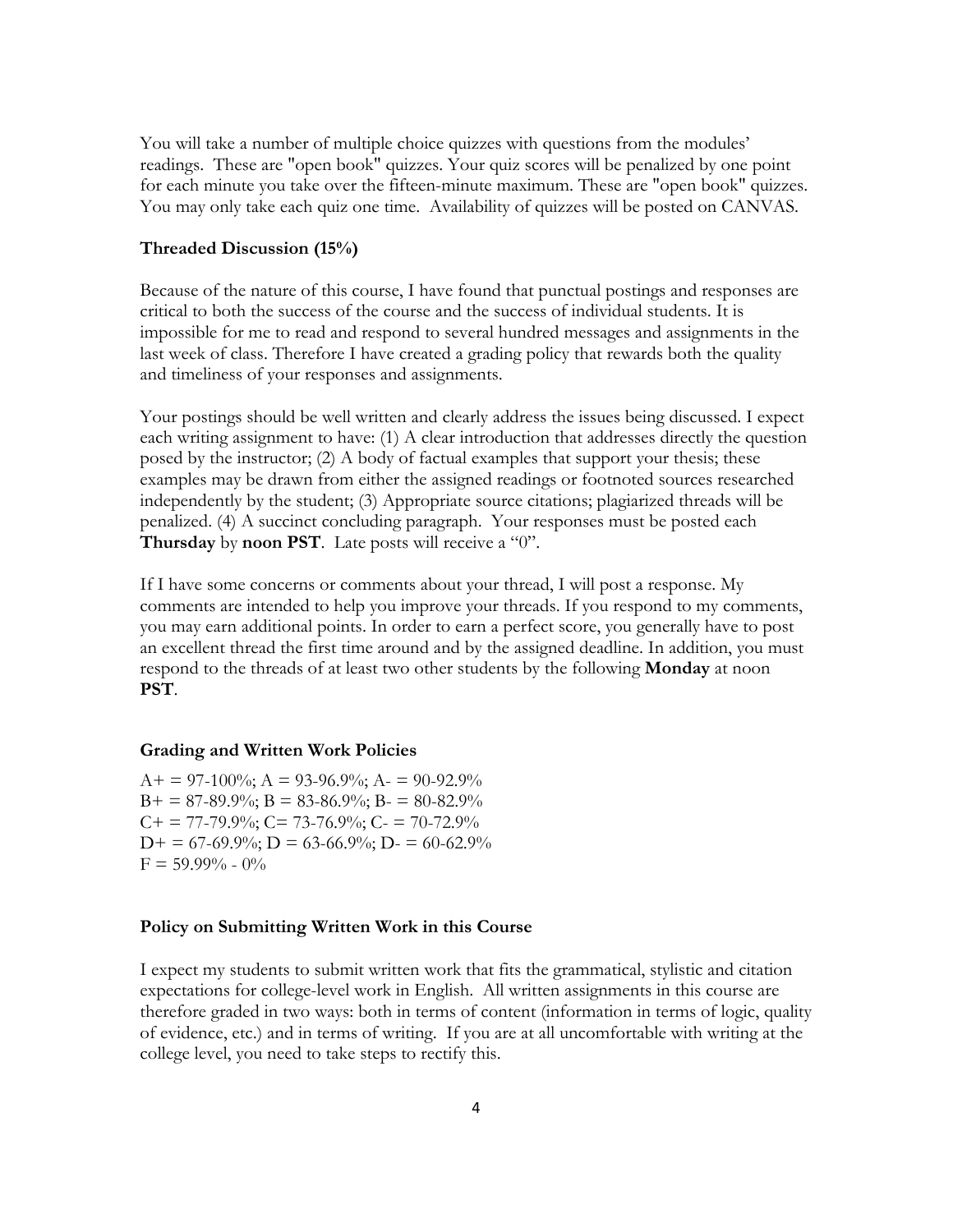#### **Announcements**

Announcements will be posted in CANVAS on a regular basis. They will appear on your CANVAS dashboard when you log in and/or will be sent to you directly through your preferred method of notification from CANVAS. Please make certain to check them regularly, as they will contain any important information about upcoming projects or class concerns.

#### **Email**

In this course we will use the CONVERSATIONS feature on the help corner (located in navigation links) to send email for private messages. You can either check your messages in the CANVAS system or set your notifications to your preferred method of contact. Please check your messages regularly.

#### **Discussion Forums**

Discussion Forums are a way for you to engage with each other about the course content. Each lesson module will have a question that links to a forum. You can also access each forum by clicking on the DISCUSSIONS button in the course navigation links. In order to get full credit for each discussion, you will need to post a thoughtful, well-written response to the question and respond to two of your classmates' answers.

#### **Netiquette**

When posting on the discussion boards and chat rooms it is important to understand how to interact with one another online, netiquette. You can read more about the rules of netiquette at http://www.albion.com/netiquette/index.html.

### **Late Work**

Late work will not be accepted. Assignments will not be available after the deadline. If you have an extenuating circumstance, please contact me by private message before the assignment is due to make alternate arrangements.

#### **Disclaimer**

All information in this syllabus may be subject to change with fair notice by the instructor, the Department of Political Science or San Jose State University.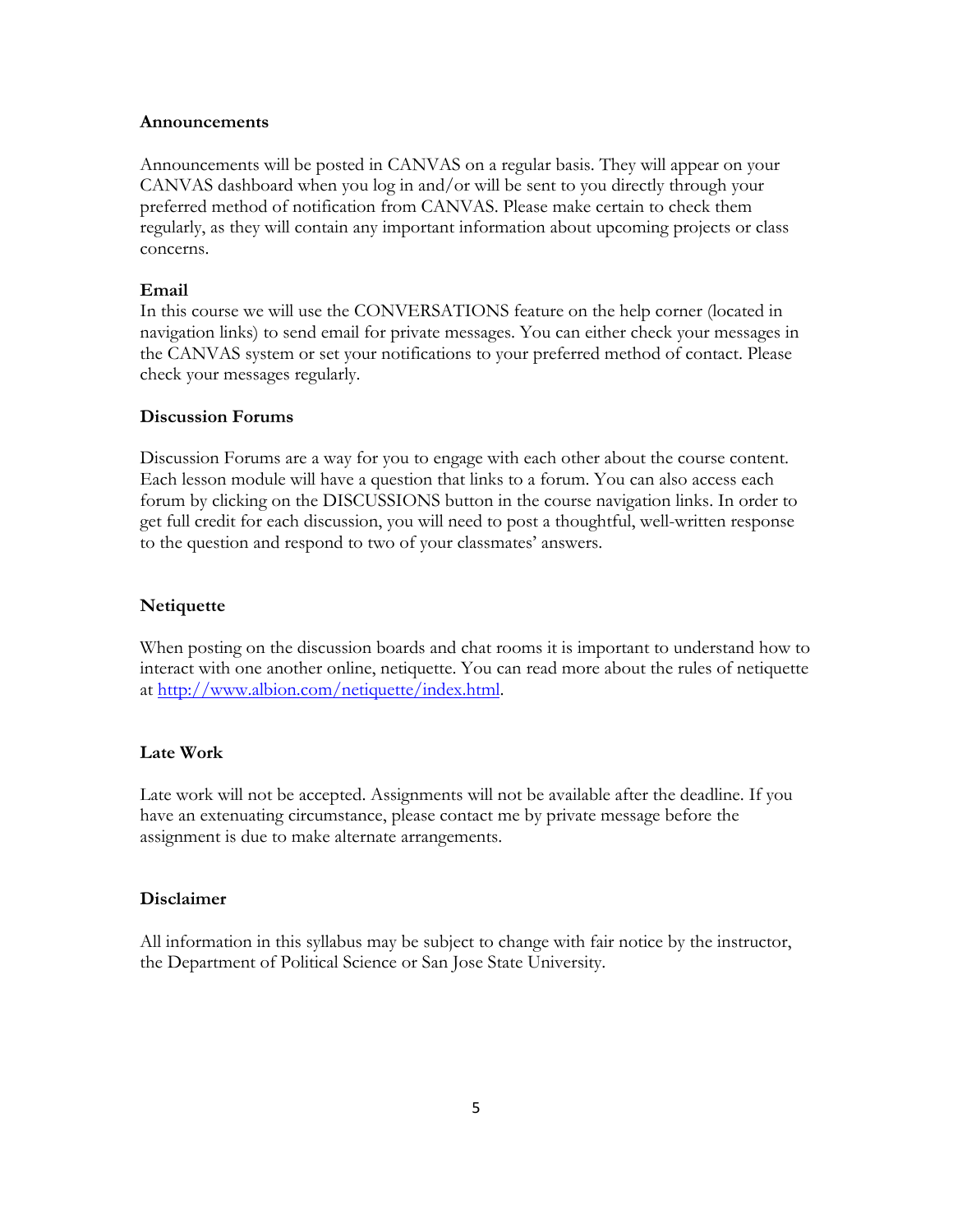## **Course Schedule**

| Week         | <b>Topics and Readings</b>                                                                                                                                                                                                                                                                                    |
|--------------|---------------------------------------------------------------------------------------------------------------------------------------------------------------------------------------------------------------------------------------------------------------------------------------------------------------|
| Aug 22-26    | Introduction                                                                                                                                                                                                                                                                                                  |
| Aug 27-Sep 2 | <b>What is Comparative Politics?</b>                                                                                                                                                                                                                                                                          |
|              | 1. Samuels, Chapter 1                                                                                                                                                                                                                                                                                         |
| Sep 3-9      | The State<br>1. Samuels, Chapter 2.<br>Tilly, Charles. 1985. "War Making as Organized Crime" in Peter Evans et al,<br>2.<br>Bringing the State Back In, pp. 169-91.<br>Newspaper article on Somalia: "As Somali Crisis Swells, Experts See a Void<br>3.<br>in Aid." November 20, 2007 (by Jeffrey Gettleman). |
| Sep 10-16    | <b>Political Violence</b><br>1. Samuels, Chapter 10.<br>Newspaper article on Somalia: "As Somali Crisis Swells, Experts See a Void<br>2.<br>in Aid." November 20, 2007 (by Jeffrey Gettleman).                                                                                                                |
| Sep 17-23    | <b>Regime Types : Democracies &amp; Non-Democracies</b><br>Samuels, Chapter 3. Pages TBA.<br>1.<br>Dahl Robert. 1971. Polyarchy: Participation and Opposition. New Haven: Yale<br>2.<br>University Press, Chapter 1.<br>3. Samuels, Chapter 4.                                                                |
| Sep 24-30    | <b>Cultural Determinants of Regime Type I</b><br>1. Samuels, Chapter 5.<br>2. Samuels, Chapter 6.<br>Zakaria, Fareed. 1994. "A Conversation with Lee Kuan Yew." Foreign Affairs<br>3.<br>(March/April): 109-126.<br>4. Samuels, Chapter 7                                                                     |
| Oct 1-7      | <b>Regime Change I</b><br>Samuels, Chapter 5.<br>1.<br>2. Bueno de Mesquita, Bruce and George Downs. 2005. 'Development and<br>Democracy." Foreign Affairs<br>3. Goldstone, Jack. 2011. "Understanding the Revolutions of 2011." Foreign<br>Affairs 90(3): 8-16                                               |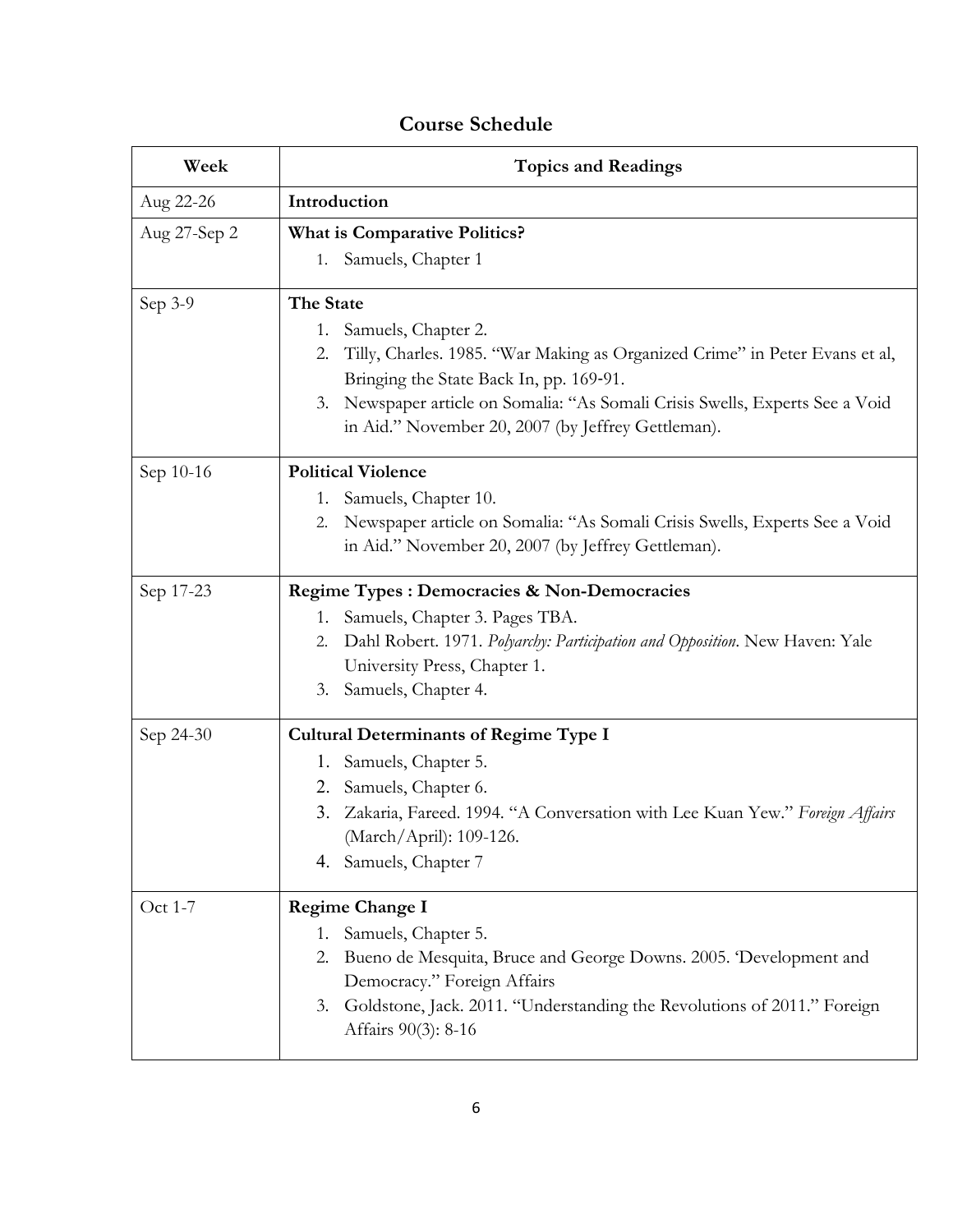| Week         | <b>Topics and Readings</b>                                                                                                                                                                                                                                                                                                                                                                                  |
|--------------|-------------------------------------------------------------------------------------------------------------------------------------------------------------------------------------------------------------------------------------------------------------------------------------------------------------------------------------------------------------------------------------------------------------|
|              | Midterm Exam 1                                                                                                                                                                                                                                                                                                                                                                                              |
| Oct 8-14     | <b>Political Participation/Parties &amp; Elections</b><br>Samuels, Chapter 3.<br>1.<br>Samuels, Chapter 9.<br>2.<br>3.<br>Aldrich, John. 1995. Why Parties? Chicago: Chicago University Press.<br>Chapter 1.                                                                                                                                                                                                |
| Oct 15-21    | <b>Political Clientelism/Ethnic Voting</b><br>Auyero, Javier. 2000. "The Logic of Clientelism in Argentina. An<br>1.<br>Ethnographic Account." Latin American Research Review 35(3): 55-81.<br>2. Posner, Daniel N. 2004. "The Political Salience of Cultural Difference: Why<br>Chewas and Tumbukas are Allies in Zambia and Adversaries in Malawi."<br>American Political Science Review, 98(4): 529-545. |
| Oct 22-28    | <b>Parliamentary &amp; Parliamentary Democracies</b><br>Samuels, Chapter 3: "Madison's Dilemma", "Executive-Legislative<br>1.<br>Relations", "Judicial Review versus Parliamentary Supremacy",<br>"Conclusion").<br>Mainwaring, Scott. 1993. "Presidentialism, Multipartism, and Democracy: The<br>2.<br>Difficult Combination." Comparative Political Studies 26(2): 198-228.                              |
| Oct 29-Nov 4 | <b>Constitutional Design and Democracy</b><br>Samuels, Chapter 3: "Unitary versus Federal Constitutions"<br>1.<br>Stepan, Alfred. 1999. "Federalism and Democracy: Beyond the U.S. Model."<br>2.<br>Journal of Democracy 8(1): 27-42.<br>3. TBA                                                                                                                                                             |
| Nov 5-11     | Accountability, Representation, and the Rule of Law<br>1. Ferraz, Claudio, and Fred Finan. 2011. Exposing Corrupt Politicians. J-Pal<br>Policy Briefcase.<br>2. O'Donnell, Guillermo. 1993. "On the state, democratization and some<br>conceptual problems: A Latin American View." World Development 21(8):<br>1355-69.                                                                                    |
|              | Midterm Exam 2<br><b>Economic Development I</b>                                                                                                                                                                                                                                                                                                                                                             |
| Nov 12-18    |                                                                                                                                                                                                                                                                                                                                                                                                             |